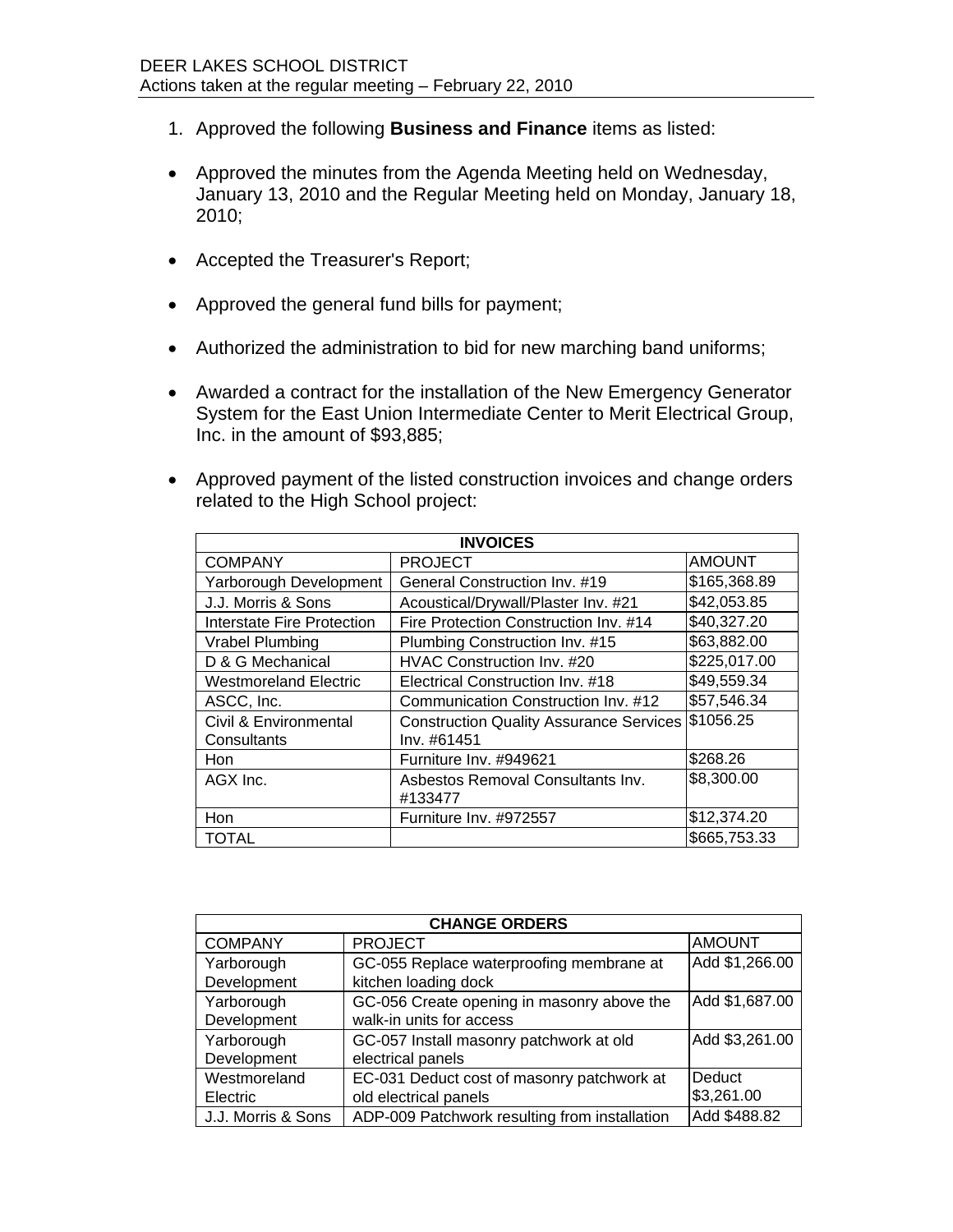|                    | of interactive boards                                             |                |
|--------------------|-------------------------------------------------------------------|----------------|
| J.J. Morris & Sons | ADP-010 Install ceilings at kitchen loading dock   Add \$1,180.60 |                |
| J.J. Morris & Sons | ADP-011 Rework grid and tile for projector                        | Add \$281.90   |
|                    | adjustments                                                       |                |
| TOTAL              |                                                                   | Add \$4,904.32 |

(**TABLED** Westmoreland Electric change order to install electrical disconnects for the kitchen panels for \$6,025.00.)

- 2. Approved the following **Education and Policy** items as listed:
- **TABLED** a first reading of a revision to Policy No. 011 Board Governance Standards/Code of Conduct;
- Approved the following workshop requests:
- Angelo Furiga March 17 19, 2010 A/CAPA Spring Conference in Hershey, sponsored by PDE & A/CAPA at a cost not to exceed \$936;
- Christy Culp March 31 April 2, 2010 NCECA Annual Conference in Philadelphia, sponsored by National Council for the Education of Ceramic Arts at a cost not to exceed \$275;
- $\checkmark$  James Schweinberg April 6 9, 2010 Making a Difference: Educational Practices That Work in Hershey, sponsored by PDE at a cost not to exceed \$989.
- Approved the following student trips:
- $\checkmark$  Kindergarten students to Beechwood Farms on March 9, 10, and 11, 2010;
- $\checkmark$  First grade students to attend the Carnegie Science Center on June 1, 2010;
- $\checkmark$  Second grade students to attend the Carnegie Museum of Natural History on June 4, 2010;
- $\checkmark$  Second grade students to attend the Second Grade School Time Concert sponsored by the Pittsburgh Symphony Orchestra at Heinz Hall on March 25, 2010;
- $\checkmark$  Mrs. Olson and eight (8) students to attend the annual Sing Festival on March 19, 2010 at O'Hara Elementary School. The cost to the district is \$280.00 plus the cost of a substitute teacher;
- $\checkmark$  Authorized Scott Moore and all qualifying students to attend the PA State Forensics Tournament at Susquehanna University in Selinsgrove, PA on March 12 and 13, 2010. The District will pay registration fees and travel costs for Mr. Moore and the students, except for student lodging.
- Granted permission for the Lab Ratz Science Club to offer a spring session at Curtisville Primary Center;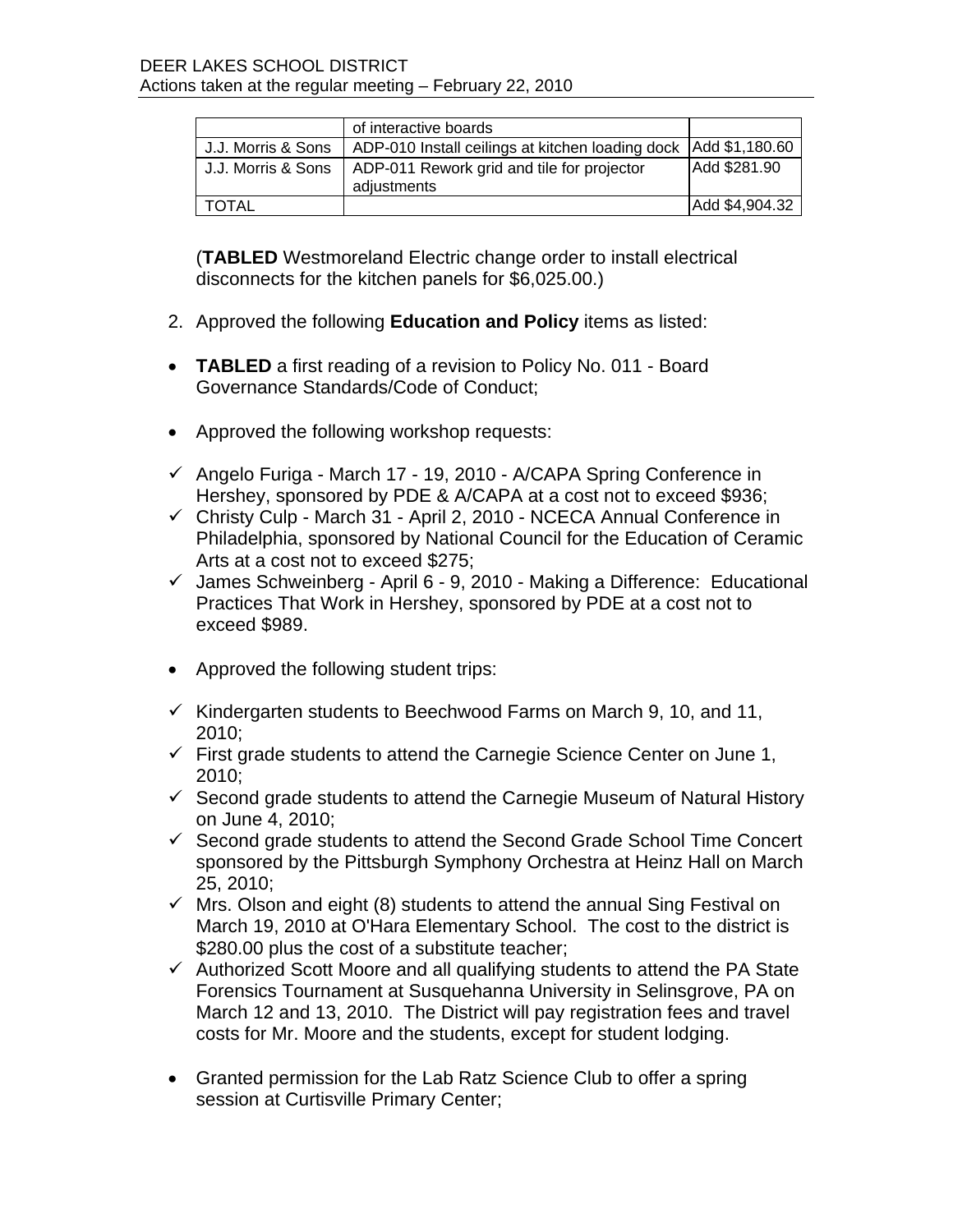- Approved Josh Destein, High School Spanish Teacher, to begin planning for students to take a trip to Spain in June - July 2011;
- Approved Homebound Instruction for an 11th grade student for a period of approximately four weeks;
- Approved Margaret Carlson to participate in the Teaching Excellence and Achievement Program in Nicaragua in the summer of 2010. As part of the grant, Margaret must attend an orientation at the University of Nebraska from March 18 to March 21, 2010. The only expense to the district is a substitute for Margaret for March 18 and 19.
- 3. Approved the following **School Facilities** items as presented:
- Approved a request from Valley Points Family YMCA for use of a classroom at the high school and the swimming pool for their Summer Day Camp program. This program would begin the day after school is dismissed and remain until the beginning of the 2010-2011 school year;
- Approved Deer Lakes School District (High School) as the host school for the Pennsylvania Music Educators Association's Jr. High Orchestra Festival in February 2012.
- 4. Approved April 5, 2010 as a snow make-up day.
- 5. Approved the following **Personnel** items as listed:
- Accepted the following resignations:
- $\checkmark$  Justin Zona, Varsity Baseball Coach, effective January 26, 2010, and Middle School Science Teacher, effective the end of the day on March 26, 2010;
- $\checkmark$  Dianne Shurina, Special Education Student Aide, for the purpose of retirement, at the end of the 2009-2010 school year;
- $\checkmark$  Arlene Miller, Middle School Health and Physical Education Teacher, effective June 30, 2010;
- $\checkmark$  Richard Tatrn, Girls Varsity Volleyball Head Coach, effective immediately.
- Approved chaperones for field trips at Curtisville Primary Center, pending clearances;
- Awarded the following supplemental contracts, pending clearances:

## **2009-2010:**

- $\checkmark$  Jon Pedrosky Head Baseball Coach \$3,191
- James Werkmeister MS Track Coach Volunteer